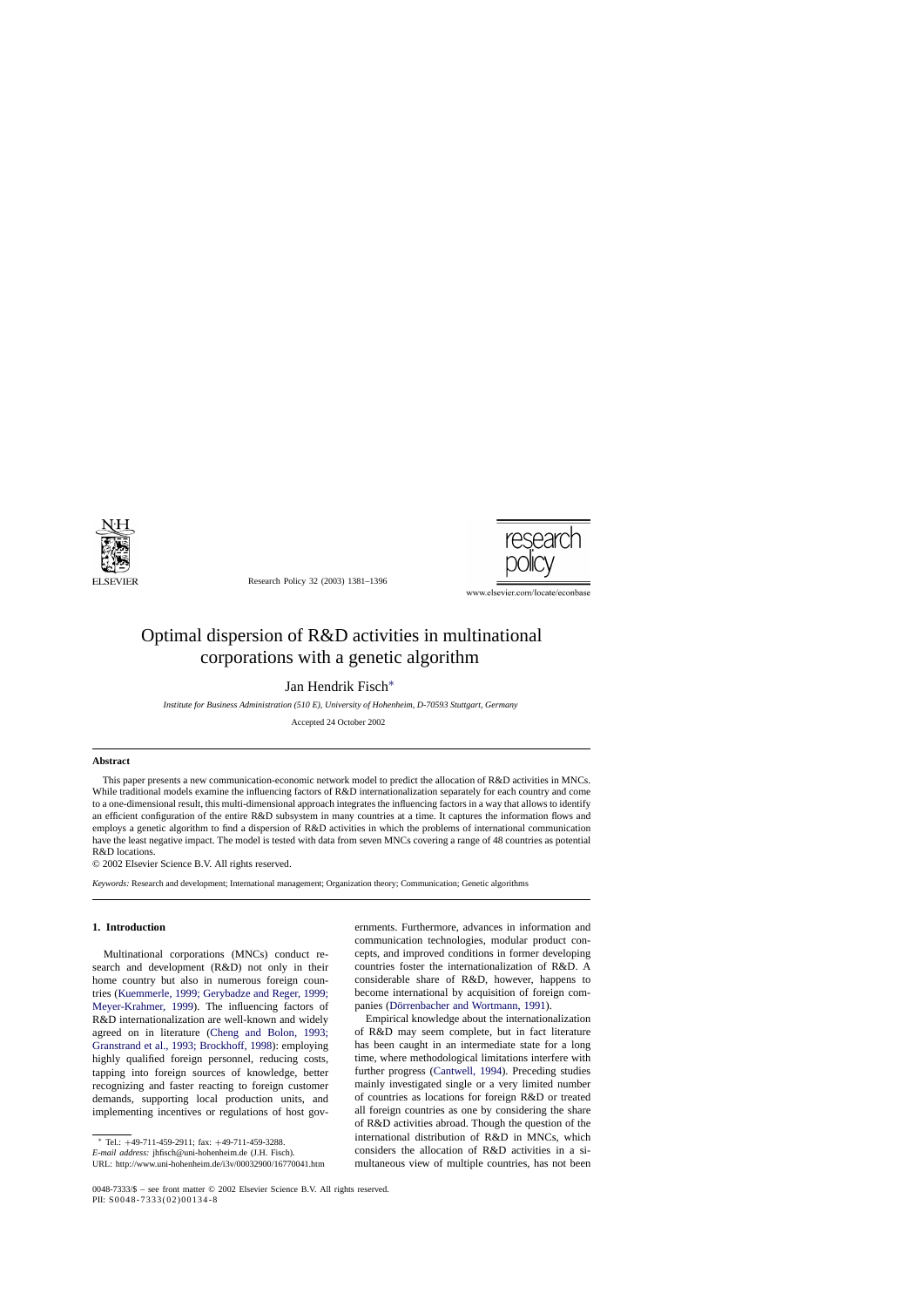studied with quantitative methods yet. This shall be the research question of the paper at hand.

As stated by [Pearce \(1989\), t](#page--1-0)raditional research into R&D internationalization can be attributed to two sorts of models, which we call physical forces models and decision path models. Physical forces models interpret influencing factors as "attracting" and "repulsive forces" to international R&D. The attracting forces are listed above. The repulsive forces represent negative influencing factors, such as unwanted dissemination of knowledge from poorly controlled foreign parts of the company, diminished economies of scale in the home R&D laboratory, and higher communication costs within the R&D subsystem ([Mansfield](#page--1-0) [et al., 1979; Behrman and Fischer, 1980](#page--1-0)). [Hirschey](#page--1-0) [and Caves \(1981\)](#page--1-0) calculated an "equilibrium" degree of R&D internationalization in their model of centrifugal and centripetal forces. [Chiesa \(1995\)](#page--1-0) talked about "centers of gravity" that attract international R&D activities. His perspective allows us to study the interrelationships between different R&D sites while the rotation forces approach strictly focuses on the home base. The drawback of all versions of physical forces models is that physical forces do not exist within international R&D. Metaphors are useful tools for description but can hardly serve as theories ([Bacharach,](#page--1-0) [1989\).](#page--1-0)

The second traditional stream of research focuses on R&D location decisions in foreign countries. [Ronstadt](#page--1-0) [\(1978\)](#page--1-0) argued that different conditions internal and external to an MNC suggest establishing local R&D units of a certain kind. [Hewitt \(1980\),](#page--1-0) [Håkanson \(1992\),](#page--1-0) and [Beckmann \(1997\)](#page--1-0) presented models which suggest such efficient location choices. In this view, the international distribution of R&D activities is the consequence of separate location decisions. The decision path models will be able to explain the evolution of R&D organizations as soon as they include human decision-making [\(Simon, 1976\).](#page--1-0) They are able to incorporate all variables that are relevant to the process of R&D internationalization because they focus on the individual case, respectively, and follow the chronological sequence of decisions. However, R&D managers are unable to measure the overall efficiency of the resulting distribution of R&D activities. Neither are academics who adopt this sequential approach in their research, since a set of sub-optimal location decisions do not necessarily lead to the global optimum. If one seeks to optimize the distribution of R&D it is necessary to consider all potential R&D locations at a time.

In recent years, new economic models of international R&D appeared. They use cost as an efficiency critierion of the international distribution of R&D activities. Cost is not able to incorporate all of the variables that may affect R&D internationalization, but it allows to combine most of them in a holistic approach. [Casson \(1991\); Pearson et al. \(1993\), a](#page--1-0)nd [Kuemmerle](#page--1-0) [\(1997\)](#page--1-0) argued in their conceptual models that performing R&D activities abroad saved communication costs in the interaction with local corporate functions at the sacrifice of communication costs within the R&D organization itself. The ways to quantify the optimum, however, are still unknown. Problems of complexity have prevented all empirical tests of economic models so far.

It is obvious that economic models cannot guarantee an optimal configuration in terms of a maximized innovative capability. Because the present state of knowledge in literature does not allow for a maximization of the organizational advantages, economic models focus on minimizing the disadvantages instead, which are easier to quantify. This procedure does not deliver the desired outcome in a direct way, nor does is give evidence for a profit-maximizing configuration. But at least, economic models find a useful approximation of what other methods fail to find: a globally efficient solution. Thus, since economic models, unlike physical forces models, consider economically relevant variables and, unlike decision models, they are able to capture and evaluate entire R&D organizations, they are the most promising approach to study the international distribution of R&D activities in MNCs.

This paper aims for a causal prognosis of the international distribution of R&D activities in MNCs. It tries to predict what shares of R&D activities MNCs carry out in which countries. The following section checks organization and information theory for their contributions to such a new model. I develop a communication-economic network model that incorporates a multiplicity of influencing factors of R&D internationalization by their impact on the international communication in an R&D organization. A genetic algorithm, which I present in the method section, calculates the optimal international distribution of